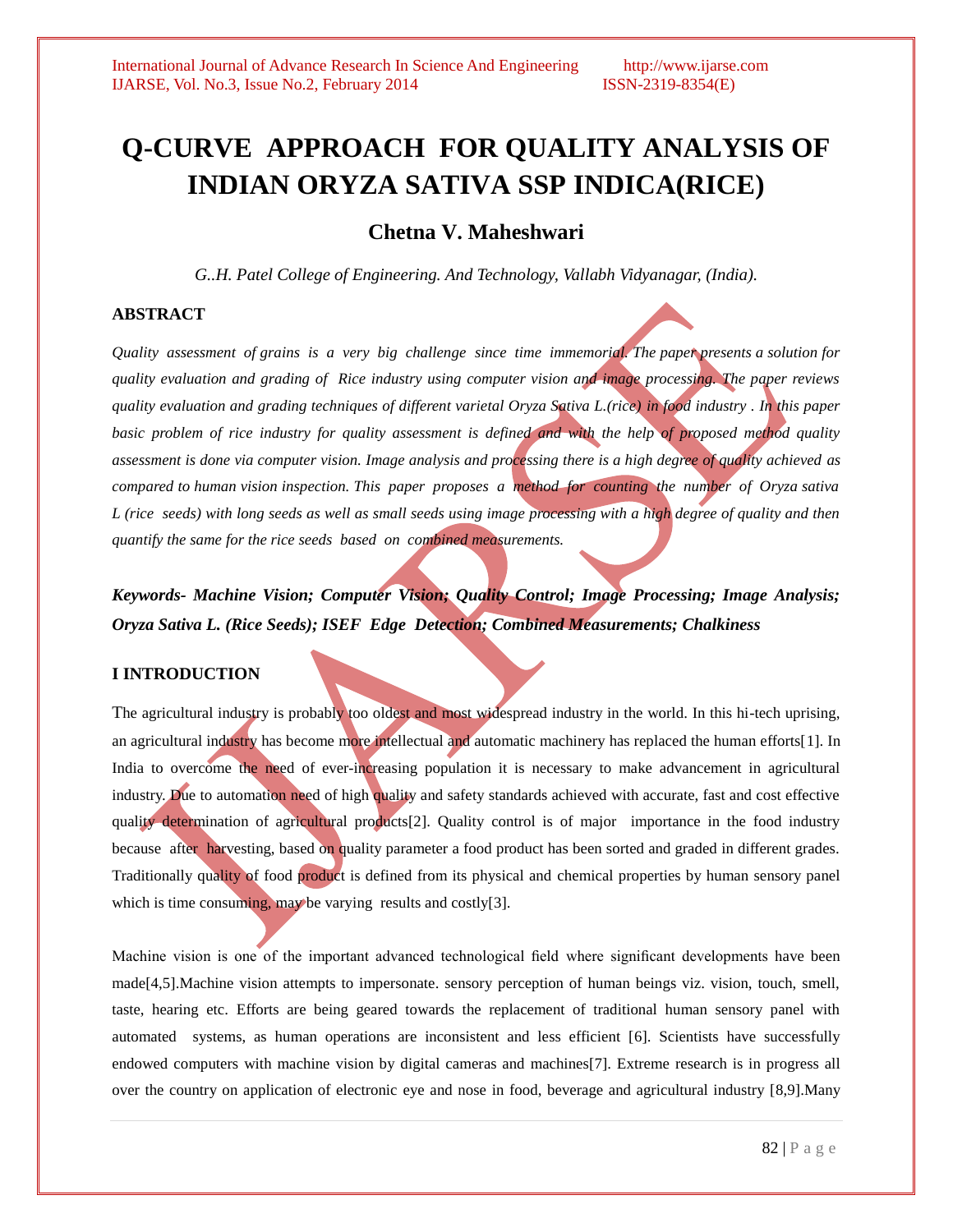industries have come up with the same but its quite costly.

Oryza Sativa L(Rice) is a vital worldwide agriculture product. It is one of the leading food crops of the world as more than half of the world's population relies on rice as the major daily source of calories and protein[8]. Rice (Oryza sativa L*)* is cultivated in several countries such as India, China, Indonesia, Bangladesh and Thailand which are considered as the major producers. India is the world's  $2<sup>nd</sup>$  largest producer and consumer country of rice for a very long time.

This paper presents a solution to the problem faced by Indian Rice industry. Section 2 discusses the Particular problem of quality evaluation of Basmati Rice seed (Oryza sativa *L)*. Section 3 talks about the materials and methods proposed for calculating parameters for the quality of rice seeds (Oryza sativa *L)*.The proposed system and proposed algorithm for computing Rice seed (Oryza sativa *L)*with long seed as well as small seed being present in the sample is also discussed in the same section. Section 4 discusses results based on quality analysis. Section 5 discusses the quantification for the quality of rice seeds based on image processing and analysis. Section 6 provides the conclusion of the proposed process.

### **II PROBLEM DEFINITION**

In agricultural industry quality assessment of product is main problem. Nowadays, the quality of grain seed has been determined manually through a visual inspection by experienced technicians. So it requires high degree of accuracy to satisfy customer need of high level of quality as well as correctness for a non-destructive quality evaluation method which is proposed based on image processing [10].



**Figure 1. Rice seed with and without foreign elements**

Basmati rice(Oryza sativa L) seed contains foreign elements in terms of long seed ( blue circle) as well as small seed (red circle) along with normal seed(orange circle)as shown in Fig 1. These seeds are having very much importance in quantifying quality. At the time of processing these seeds are removed. Proper removal of this seed is necessary if it is not so then it creates degradation in quality of rice seed. This paper proposes a new method for counting the number of Basmati rice (Oryza sativa L) seeds with these foreign elements as shown in Fig 2 using computer vision non destructive technique based on combined measurement techniques to quantify the quality of Basmati rice(Oryza sativa L) seeds.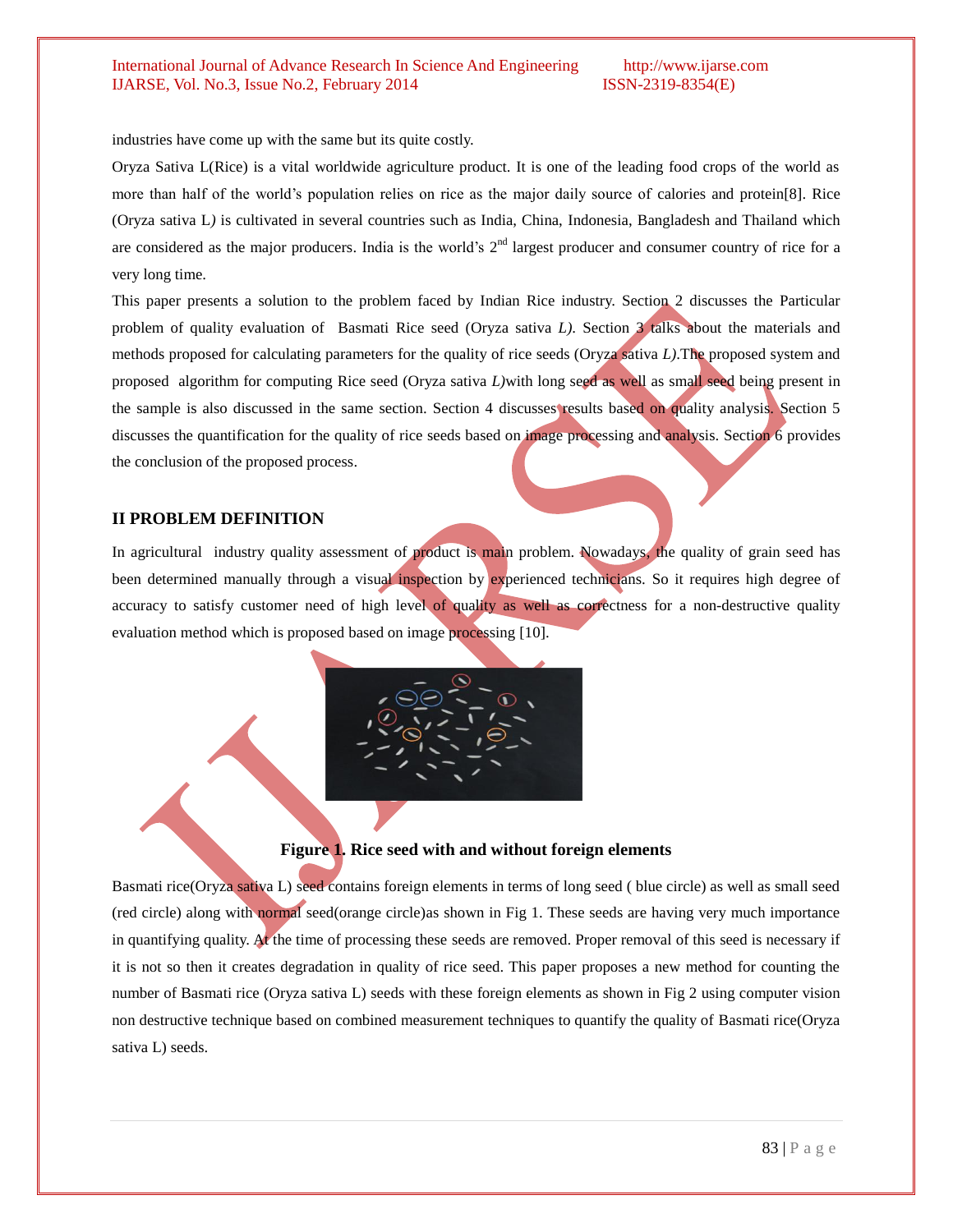

**Figure 2**. **Foreign elements in the sample**

# **III MATERIALS AND METHODS**

In this section we discuss the proposed algorithms. Here we have used different varietal samples of Basmati rice. we define quality based on the combined measurement technique. we use area, major axis length, minor axis length and eccentricity of rice seed for counting the number of Basmati rice (Oryza sativa L) seeds with long seeds, normal seeds as well as small seeds.

# **3.1 System Description and Operating Procedure**

A schematic diagram of the proposed system is in Figure 3.In our proposed system there is a camera which is mounted on the top of the box at point 1 in Fig 3. The camera is having 12 mega pixels quality with 8X optical zoom. After capturing images of rice seed by camera is stored for further processing. To evade problem of illuminance and for good quality of image, we used two lights at point  $2$  and  $3$  as in the Fig  $3$ . We can also use butter paper for uniform distribution of light on the tray. In our system box contains opening which can be seen at point 4. At point 5 which is a tray in which rice seeds will be inserted for capturing an image[17].



# **Figure 3. Proposed Machine Vision System For Analysis Of Seed**

The simplicity of operation of system can be concluded from the operating procedure detailed in Table 1.

| Sr. No        | <b>STEPS</b>                              |
|---------------|-------------------------------------------|
|               | Spread the samples of seeds uniformly on  |
|               | the Tray to avoid overlapping of seeds    |
| $\mathcal{D}$ | Capture image of seeds                    |
| $\mathcal{R}$ | Process and analysis of digital image in  |
|               | computer                                  |
|               | Display number of normal rice seeds, long |
|               | rice seeds and small seeds.               |
|               | Repeat above steps for 10 to 15 samples   |

**Table 1 Operating procedure for proposed system**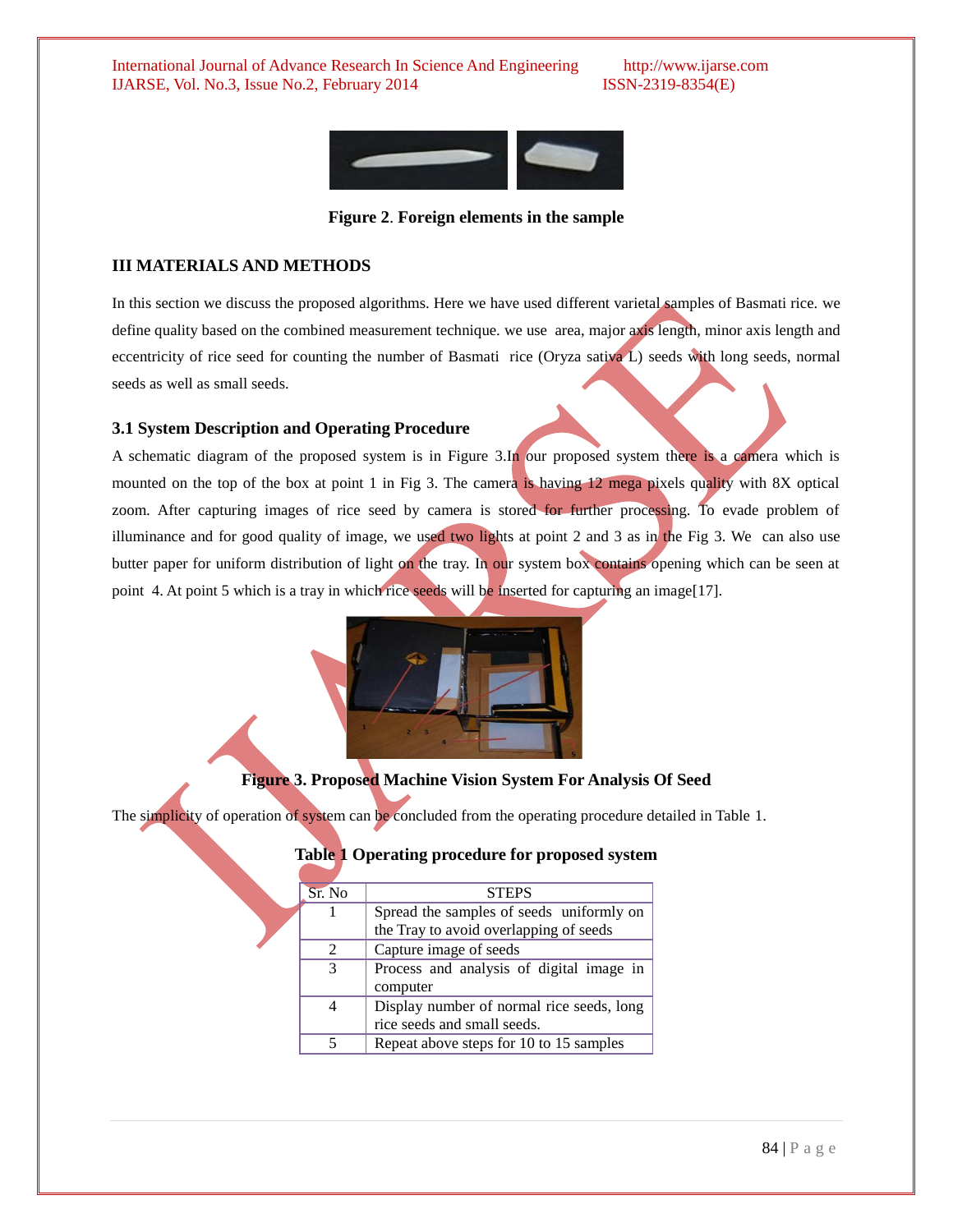### **3.2 Proposed Algorithm to Detect Rice Seeds With Long and Small Seeds**

According to our proposed algorithm first capture image of sample spread on the black or butter paper using camera.

| Sr. No.        | <b>STEPS</b>                                                                                |
|----------------|---------------------------------------------------------------------------------------------|
|                | Select the region of interest of the rice seeds                                             |
| $\mathfrak{D}$ | Convert the RGB image to gray images                                                        |
| 3              | Apply the edge detection operation                                                          |
| $\overline{4}$ | Calculate the parameters of the rice seeds                                                  |
| 5              | Compute the histogram of the parameters of rice seeds and find out<br>the threshold ranges. |
| 6              | Display the count of normal, long and small rice seeds on screen.                           |

#### **Table 2 Proposed Algorithm**

This image is color image so we covert it in to gray scale image as the color information is not of importance. The identification of objects within an image is a very difficult task. One way to make straightforward the problem is to use optimal edge detector, ISEF, for extracting edges of gray scale image. This phase identifies individual object boundaries and marks the centre of each object for further processing. Thresholding is used to convert the segmented image to a binary image. The output binary image has values of 1 (White areas) for all pixels and 0 (black) for all other pixels.

# **3.3 ISEF Edge Detection**

The edge can be detected by any of template based edge detector but Shen-Castan[12]Infinite symmetric exponential filter based edge detector is an optimal edge detector like canny edge detector which gives optimal filtered image<sup>[13]</sup>. First the whole image will be filtered by the recursive ISEF filter in X direction and in Y direction. Then the Laplacian image can be approximated by subtracting the filtered image from the original image. For thinning purpose apply non maxima suppression as it is used in canny for false zero crossing. The gradient at the edge pixel is either a maximum or a minimum. Now gradient applied image has been thinned, and the problem of Streaking can be eliminated by thresholding with Hysteresis. Finally thinning is applied to make edge of single pixel. The ISEF algorithm is given inTable3.

| Sr.No. | <b>Steps</b>                           |
|--------|----------------------------------------|
|        | Apply ISEF Filter in $X & Y$ direction |
| 2      | Apply Binary Laplacian & Non Maxima    |
|        | <b>Suppression Technique</b>           |
| 3      | Find the Gradient                      |
|        | Apply Hysteresis Thresholding          |
| $\leq$ | Thinning                               |

|  |  |  | <b>Table 3 ISEF algorithm</b> |
|--|--|--|-------------------------------|
|--|--|--|-------------------------------|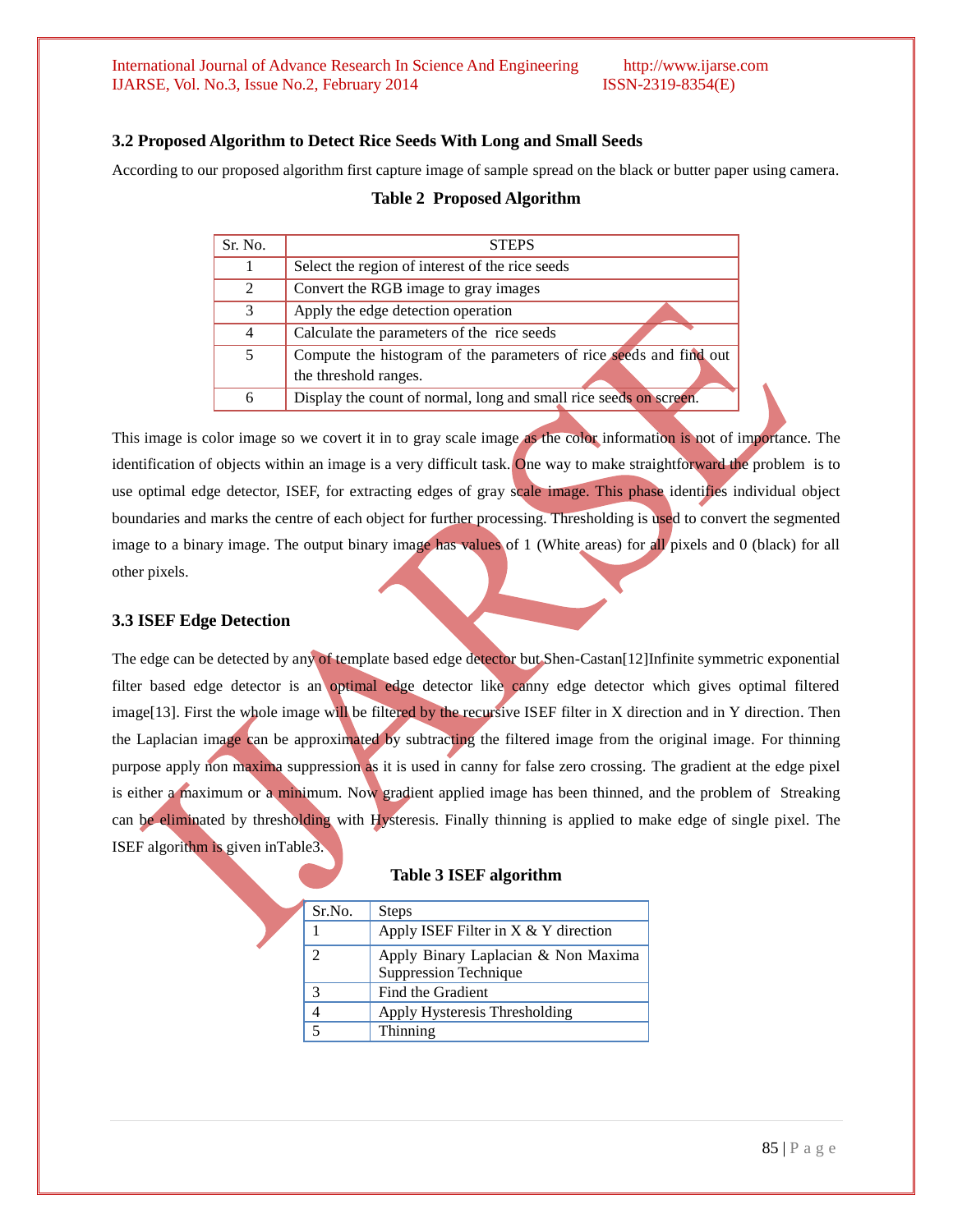

**Figure 4. Rice seed with and without foreign elements**



 **(a) (b) (c ) Figure 5. After edge detection operation rice seed without and with foreign elements**

In Fig.4(a) normal rice seed of good quality is shown, while Fig. 4(b) and Fig. 4(c) contains an image of a long seed and small seed. After applying the Edge detection operation, we get images of Fig.  $5(a)$ , (b) and (c) respectively.

### **3.4 Parameter Calculation**

Here we are extracting four parameters area, major axis ,minor axis length and eccentricity for differentiating normal rice seed from long seed as well as small seed.

"The area A of any object in an image is defined by the total number of pixels enclosed by the boundary of the object."

"The major axis length N of an image is defined as the length (in pixels) of the major axis of the ellipse that has the same normalized second central moments as the region."

" The minor axis length M of an image is defined as the length (in pixels) of the minor axis of the ellipse that has the same normalized second central moments as the region."

"The eccentricity is the ratio of the distance between the foci of the ellipse and its major axis length. The value is between 0 and 1."

For Area calculation, we define area of a normal seed is **A**, area of long seed is **B** and area of small seed is **C**. Area **A** is having a normally less value then area B and area **C** is having a less value than area **A**. Use of Vernier caliper for quality evaluation by human inspector can be replaced by Major axis, Minor axis calculation. For eccentricity calculation a long seed is having bigger value than the normal seed and small seed.



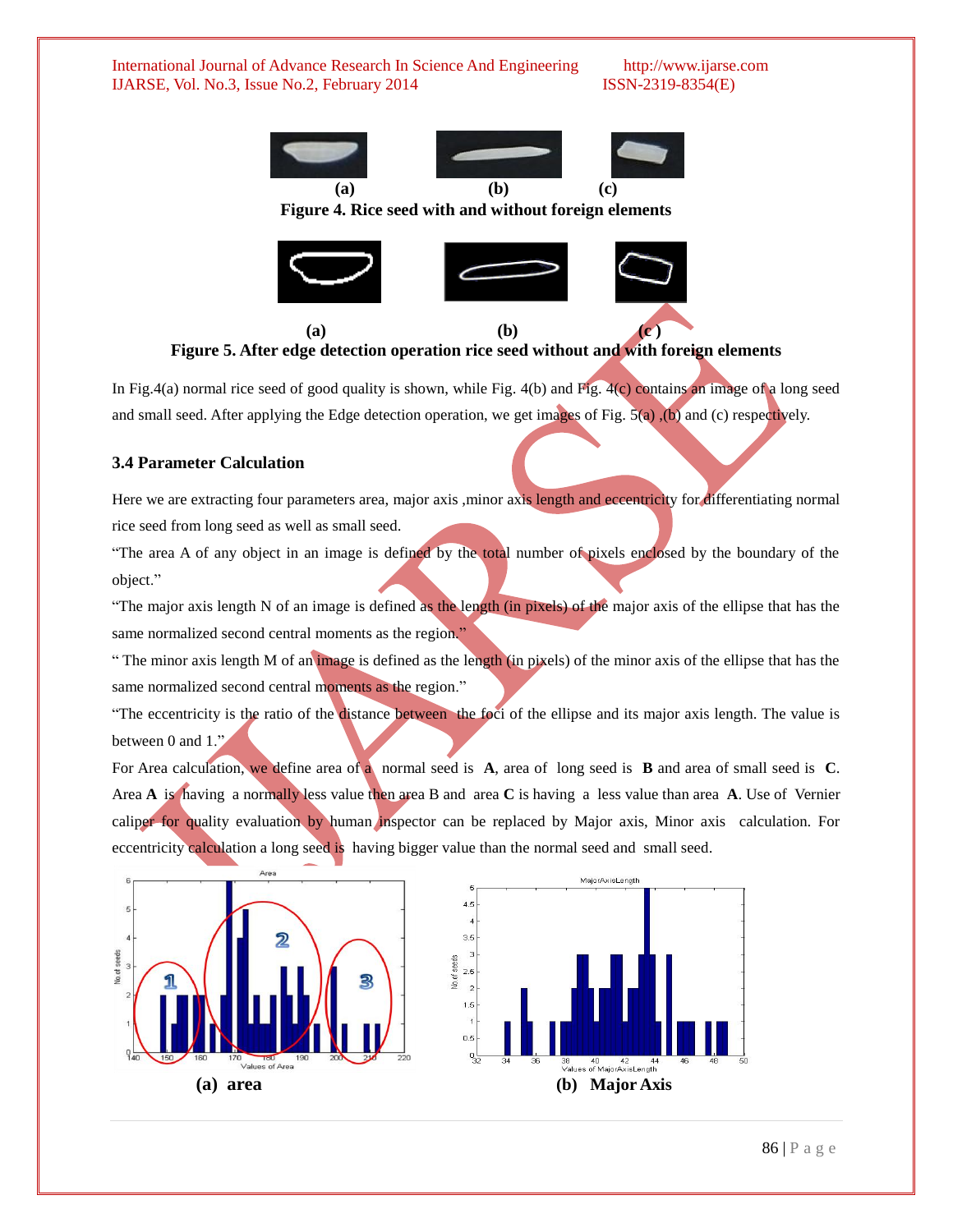



Diagram for histogram for area, Major axis length ,Minor axis length and Eccentricity calculation computed from sample is shown in Fig. 6 (a) to (d).

#### **Figure 6 Histograms of parameters for Basmati rice seeds**

### **IV RESULT ANALYSIS**

Classification of Rice Seeds can be done based on assessment of parameters like Area, Major axis, Minor axis and eccentricity. The original image, gray scale image and Image after performing edge detection operation is shown in Fig  $7$  (a) to (c)







 **(a) RGB image (b) Gray-scale (c) Edge detected image**

**Figure 7 Images of one of the sample of Basmati Rice seed**

Table 4 shows intended parameters value based on histogram for normal seeds, long seeds and small seeds respectively. Table 5 and Table 6 shows calculated parameters value and percentagewise calculated parameters value based on histograms.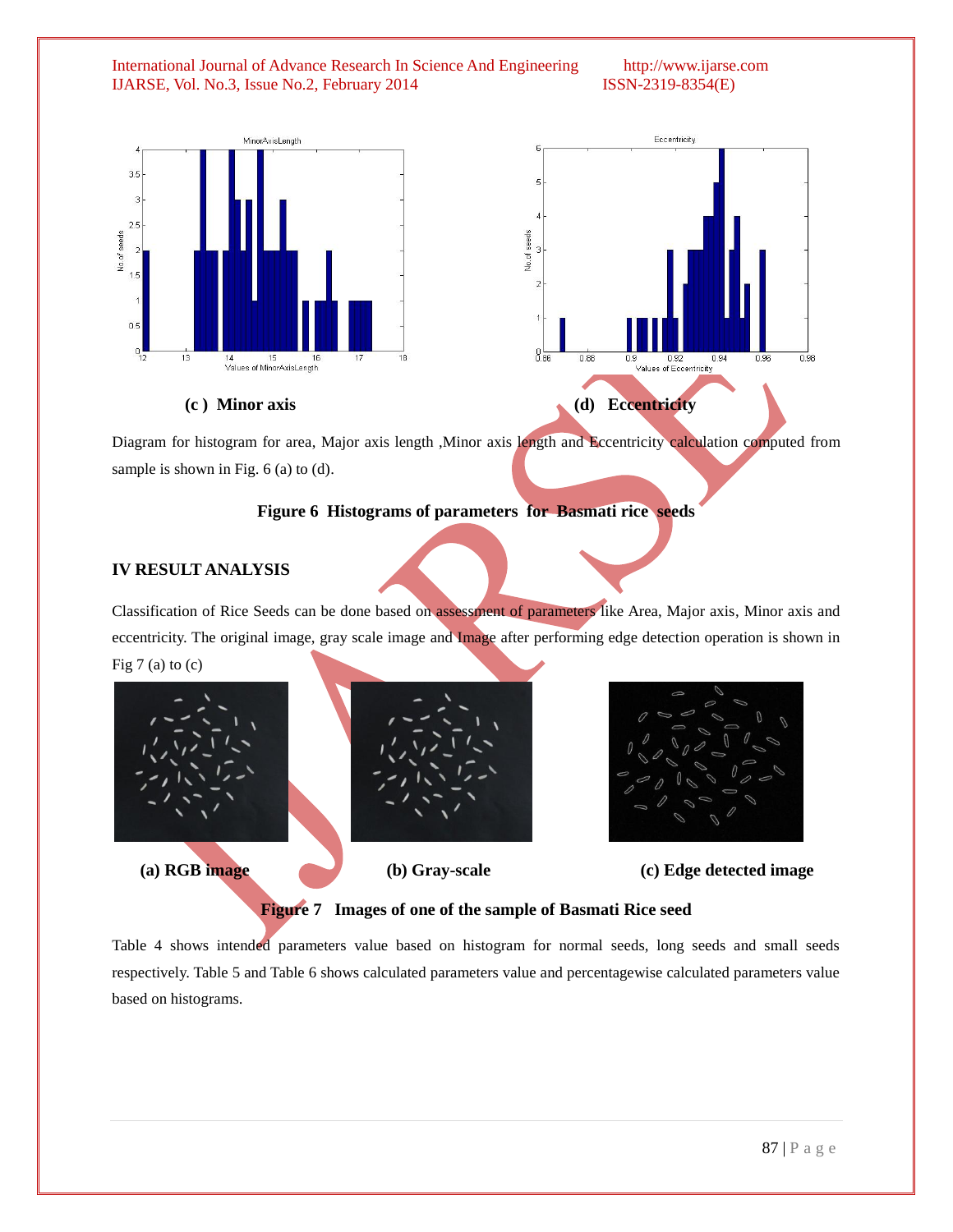| Sr             | Area | Major  | Minor  | Eccentricity | Sr              | Area    | Major  | Minor  | Eccentricity |
|----------------|------|--------|--------|--------------|-----------------|---------|--------|--------|--------------|
| No.            |      | Axis   | Axis   |              | No.             |         | Axis   | Axis   |              |
|                |      | Length | Length |              |                 |         | Length | Length |              |
| $\mathbf{1}$   | 164  | 38.42  | 14.38  | 0.9277       | 26              | 188     | 46.04  | 15.36  | 0.9428       |
| 2              | 172  | 40.57  | 14.92  | 0.9299       | 27              | 174     | 40.68  | 13.96  | 0.9392       |
| 3              | 179  | 41.36  | 13.44  | 0.9456       | 28              | 200     | 43.37  | 12.08  | 0.9604       |
| $\overline{4}$ | 169  | 42.73  | 13.70  | 0.9478       | 29              | 199     | 48.90  | 13.93  | 0.9586       |
| 5              | 161  | 39.15  | 14.25  | 0.9313       | 30              | 152     | 36.94  | 13.29  | 0.9329       |
| 6              | 167  | 39.26  | 14.19  | 0.9321       | 31              | 186     | 42.38  | 17.07  | 0.9150       |
| $\tau$         | 154  | 37.75  | 13.58  | 0.9330       | 32              | 173     | 41.48  | 13.42  | 0.9466       |
| 8              | 191  | 43.56  | 14.79  | 0.9412       | 33              | 156     | 39.04  | 13.62  | 0.9366       |
| $\overline{9}$ | 168  | 40.28  | 15.25  | 0.9251       | 34              | 172     | 41.27  | 14.69  | 0.9344       |
| 10             | 209  | 46.60  | 14.44  | 0.9523       | 35              | 174     | 44.21  | 14.22  | 0.9465       |
| 11             | 148  | 35.15  | 15.33  | 0.8992       | 36              | 202     | 48.34  | 14.61  | 0.9532       |
| 12             | 178  | 40.93  | 15.19  | 0.9285       | 37              | $213 -$ | 43.49  | 16.37  | 0.9261       |
| 13             | 169  | 42.70  | 14.70  | 0.9388       | 38              | 177     | 42.90  | 13.43  | 0.9497       |
| 14             | 175  | 42.22  | 16.04  | 0.9251       | 39              | 184     | 45.07  | 14.27  | 0.9482       |
| 15             | 154  | 33.87  | 16.84  | 0.8675       | 40              | 181     | 44.83  | 15.27  | 0.9402       |
| 16             | 176  | 41.87  | 14.11  | 0.9415       | 41              | 172     | 39.98  | 14.61  | 0.9301       |
| 17             | 181  | 43.73  | 15.14  | 0.9380       | 42              | 199     | 46.58  | 15.74  | 0.9411       |
| 18             | 173  | 41.69  | 15.53  | 0.9271       | 43              | 174     | 43.01  | 15.44  | 0.9333       |
| 19             | 189  | 45.06  | 14.22  | 0.9488       | 44              | 184     | 41.39  | 16.28  | 0.9193       |
| 20             | 158  | 35.20  | 14.06  | 0.9167       | 45              | 166     | 39.39  | 16.26  | 0.9110       |
| 21             | 188  | 46.04  | 15.36  | 0.9428       | 46 <sub>1</sub> | 185     | 43.25  | 15.16  | 0.9364       |
| 22             | 189  | 43.93  | 14.80  | 0.9414       | 47              | 160     | 39.26  | 13.48  | 0.9392       |
| 23             | 190  | 45.54  | 14.43  | 0.9484       | 48              | 195     | 43.30  | 14.81  | 0.9390       |
| 24             | 169  | 39.76  | 13.99  | 0.9360       | 49              | 191     | 43.64  | 17.27  | 0.9184       |
| 25             | 155  | 38.15  | 13.34  | 0.9368       | 50              | 187     | 43.31  | 12.01  | 0.9602       |

# **Table 4 Analysis for Several Seed Available In One Sample**

|                                                               | <b>Sample</b>  | <b>Normal</b> | Long | <b>Small</b>   | <b>Total</b> |
|---------------------------------------------------------------|----------------|---------------|------|----------------|--------------|
|                                                               | 1              | 53            | 2    | 2              | 57           |
|                                                               | $\overline{2}$ | 52            | 2    | 1              | 55           |
|                                                               | 3              | 54            | 1    | $\overline{4}$ | 59           |
|                                                               | $\overline{4}$ | 53            | 1    | 2              | 56           |
|                                                               | 5              | 54            | 1    | 1              | 56           |
|                                                               | 6              | 53            | 1    | 2              | 56           |
|                                                               | $\overline{7}$ | 52            | 1    | $\overline{c}$ | 55           |
|                                                               | 8              | 49            | 3    | $\tau$         | 59           |
|                                                               | 9              | 52            | 2    | 3              | 57           |
|                                                               | 10             | 53            | 2    | 1              | 56           |
|                                                               | 11             | 52            | 1    | 3              | 56           |
|                                                               | 12             | 45            | 2    | 3              | 51           |
|                                                               | 13             | 50            | 1    | 3              | 54           |
|                                                               | 14             | 51            | 1    | 6              | 58           |
|                                                               | 15             | 44            | 2    | 7              | 53           |
| Table 5 Result Analysis of Various Samples Based On Algorithm |                |               |      |                |              |

88 | P a g e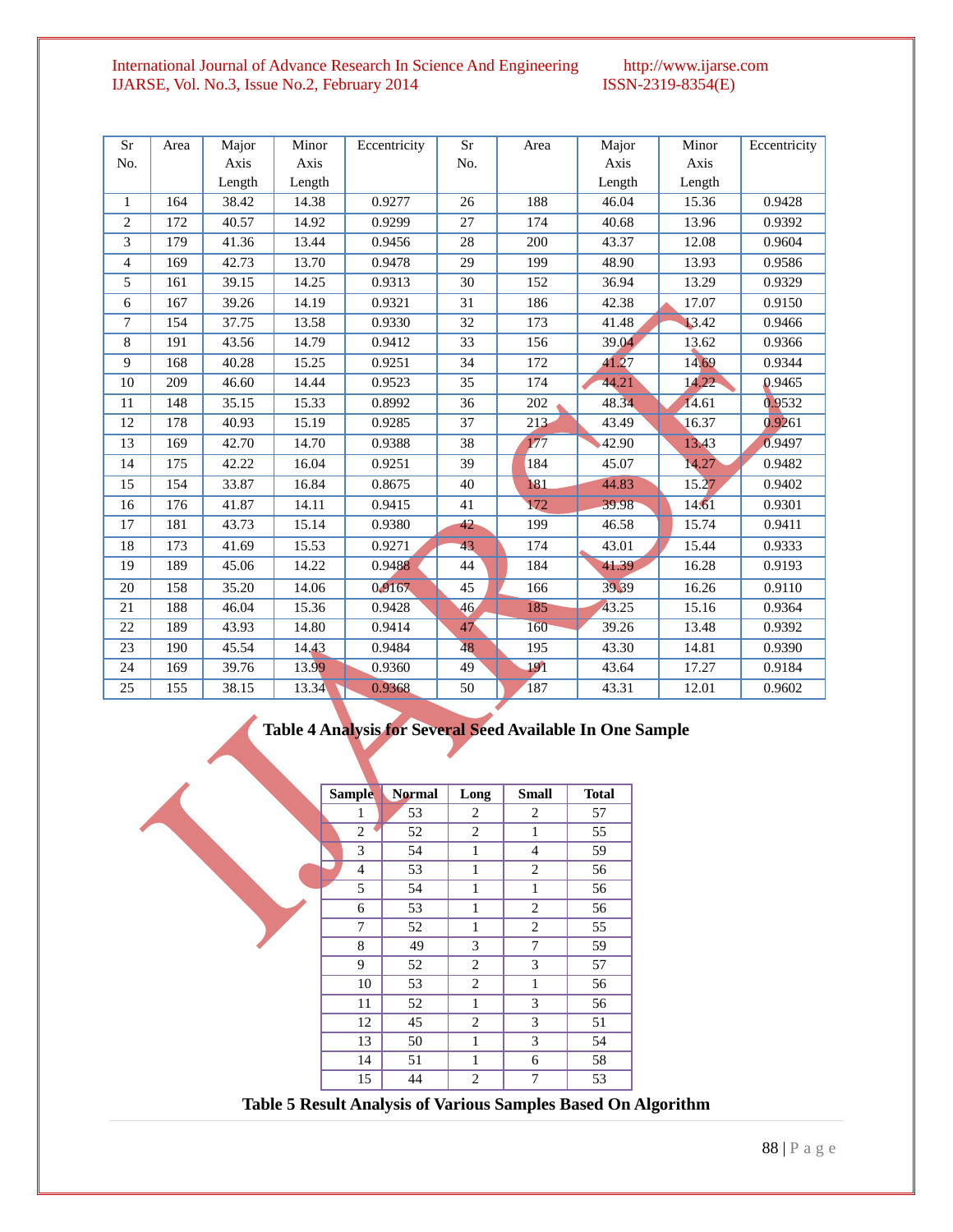| <b>Sample</b><br>No. | <b>Total</b><br>seed | <b>Normal</b><br>seed% | Long<br>seed%  | <b>Small</b><br>seed %   |  |
|----------------------|----------------------|------------------------|----------------|--------------------------|--|
| 1                    | 57                   | 88                     | 7              | 5                        |  |
| $\overline{c}$       | 55                   | 85                     | 6              | 9                        |  |
| 3                    | 59                   | 85                     | 8              | $\overline{7}$           |  |
| $\overline{4}$       | 56                   | 86                     | 9              | 5                        |  |
| 5                    | 56                   | 90                     | 5              | 5                        |  |
| 6                    | 56                   | 88                     | $\overline{7}$ | 5                        |  |
| $\overline{7}$       | 55                   | 87                     | 9              | $\overline{4}$           |  |
| 8                    | 59                   | 84                     | 8              | 8                        |  |
| 9                    | 57                   | 88                     | 5              | $\overline{\phantom{a}}$ |  |
| 10                   | 56                   | 86                     | 5              | 9                        |  |
| 11                   | 56                   | 86                     | 7              | 7                        |  |
| 12                   | 51                   | 92                     | $\overline{4}$ | $\overline{4}$           |  |
| 13                   | 54                   | 83                     | 9              | 8                        |  |
| 14                   | 58                   | 86                     | 5              | 9                        |  |
| 15                   | 53                   | 90                     | 6              | $\overline{4}$           |  |
|                      | Average              | 87                     | $\overline{7}$ | $\boldsymbol{6}$         |  |

**Table 6 Result Analysis Of Various Samples Based On Percentage Value**

| <b>Sample</b>  | <b>Normal</b> | Long                    | <b>Small</b>   | <b>Total seed</b> |
|----------------|---------------|-------------------------|----------------|-------------------|
| No.            | seed          | seed                    | seed           |                   |
| $\mathbf{1}$   | 50            | $\overline{4}$          | 3              | 57                |
| $\overline{2}$ | 47            | $\overline{\mathbf{3}}$ | 5 <sub>o</sub> | 55                |
| 3              | 50            | 5                       | $\overline{4}$ | 59                |
| $\overline{4}$ | 48            | 5                       | 3              | 56                |
| $\overline{5}$ | 50            | $\overline{3}$          | 3              | 56                |
| 6              | 49            | $\overline{4}$          | 3              | 56                |
| $\tau$         | 48            | 5                       | $\overline{2}$ | 55                |
| $\,8\,$        | 49            | 5                       | 5              | 59                |
| 9              | 50            | 3                       | $\overline{4}$ | 57                |
| 10             | 48            | 3                       | 5              | 56                |
| 11             | 48            | $\overline{4}$          | $\overline{4}$ | 56                |
| 12             | 47            | $\mathbf{2}$            | $\overline{2}$ | 51                |
| 13             | 45            | 5                       | $\overline{4}$ | 54                |
| 14             | 50            | 3                       | 5              | 58                |
| 15             | 48            | 3                       | $\mathfrak{2}$ | 53                |

**Table 7 Result Analysis of Various Samples Based On Human Sensory Evaluation Panel**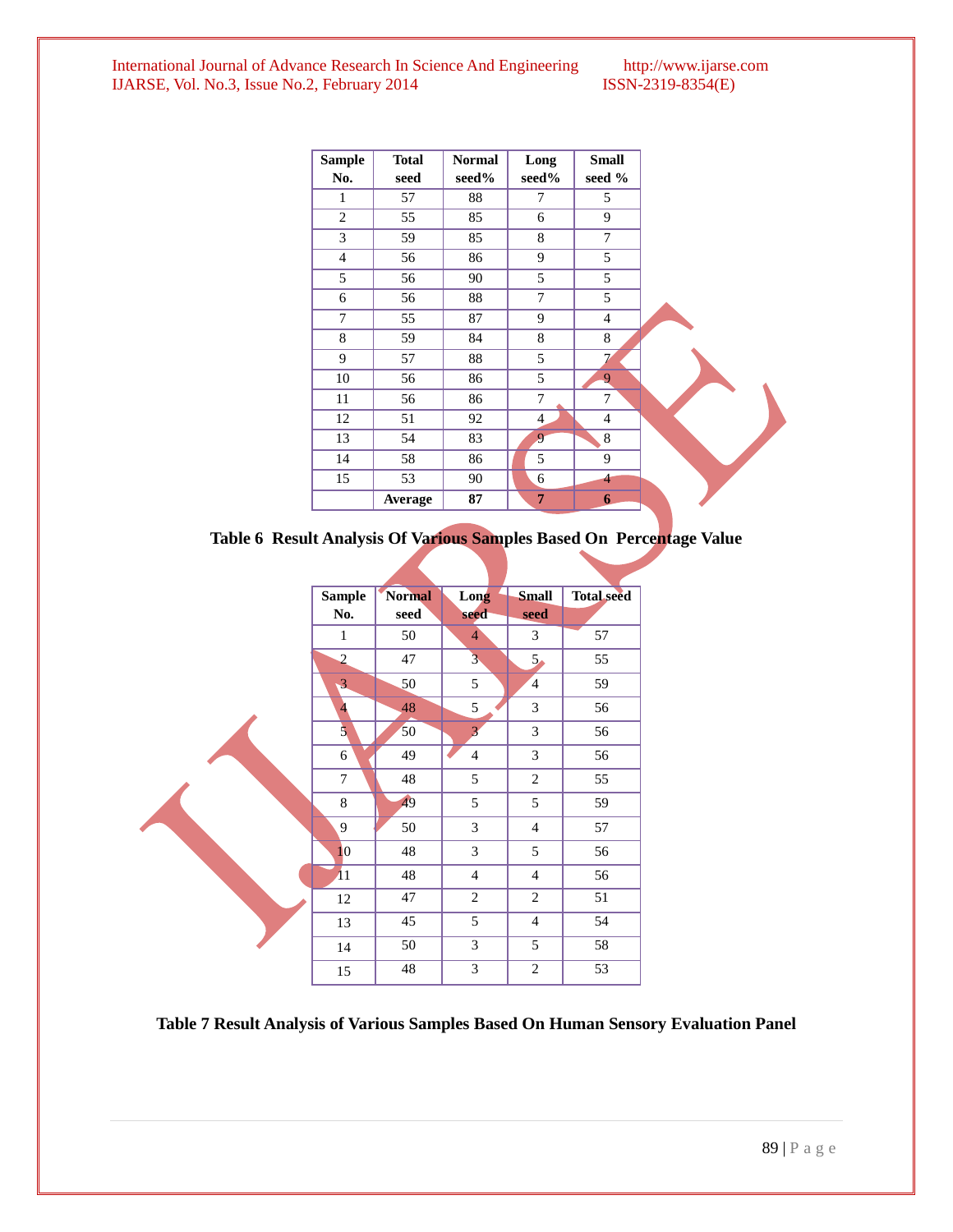| <b>Sample</b>  | <b>Total</b> | <b>Normal</b>   | Long           | <b>Small</b>   |  |
|----------------|--------------|-----------------|----------------|----------------|--|
| No.            | seed         | seed%           | seed%          | seed %         |  |
| 1              | 57           | 92              | 4              | $\overline{4}$ |  |
| 2              | 55           | 94              | $\overline{4}$ | 2              |  |
| 3              | 59           | 91              | 2              | $\overline{7}$ |  |
| $\overline{4}$ | 56           | 95              | 2              | 3              |  |
| 5              | 56           | 96              | 2              | 2              |  |
| 6              | 56           | 95              | 2              | 3              |  |
| 7              | 55           | 94              | 2              | $\overline{4}$ |  |
| 8              | 59           | 83              | 5              | 12             |  |
| 9              | 57           | 92              | 3              | 5 <sub>1</sub> |  |
| 10             | 56           | 95              | 3              | $\overline{2}$ |  |
| 11             | 56           | 92              | 2              | 6 <sup>1</sup> |  |
| 12             | 51           | $\overline{88}$ | 4              | 8              |  |
| 13             | 54           | 92              | $\overline{2}$ | 6              |  |
| 14             | 58           | 88              | $\overline{c}$ | 10             |  |
| 15             | 53           | 83              | $\overline{4}$ | 13             |  |
|                | Average      | 91              | 3              | 6              |  |

### **Table 8 Result Analysis Of Various Samples Based On Percentage Value Of Human Sensory Evaluation Panel**

We compare the results with ground truth data. Table 7 shows values calculated based on Human Sensory Evaluation Panel for normal seeds, Long seeds and Small seeds of various sample. Table 8 shows the percentagewise calculated value based on Human Sensory Evaluation Panel for the same.

### **V CLASSIFICATION OF SEED**

For finding out the number of normal rice seeds, long rice seeds and small rice seeds we compute thresholds values using the histograms of Figure 6 (a) to (d) for area, minor axis length, major-axis length and eccentricity as mention in Table 9.

| <b>Parameters</b>     | <b>Small Rice</b> | <b>Normal Rice</b> | <b>Long Rice</b> |
|-----------------------|-------------------|--------------------|------------------|
| Area $(a)$            | 140-160           | 160-210            | 210-250          |
| Major Axis Length (b) | $35 - 42$         | $42 - 55$          | 55-70            |
| Minor Axis Length (c) | $10-15$           | $15-20$            | 20-25            |
| Eccentricity (d)      | $0.8 - 0.9$       | $0.9 - 0.96$       | $0.96 - 0.99$    |

#### **Table 9 Computed Threshold Values**

The quality Q, of Rice seeds is not having any particular formula for quantification and assessment. The quality factor Q depends on foreign materials. If these parameters increase percentage wise in the bulk of Rice seeds then as a result the quality Q would decrease. Hence the quality factor Q is inversely proportional to Rice seed with foreign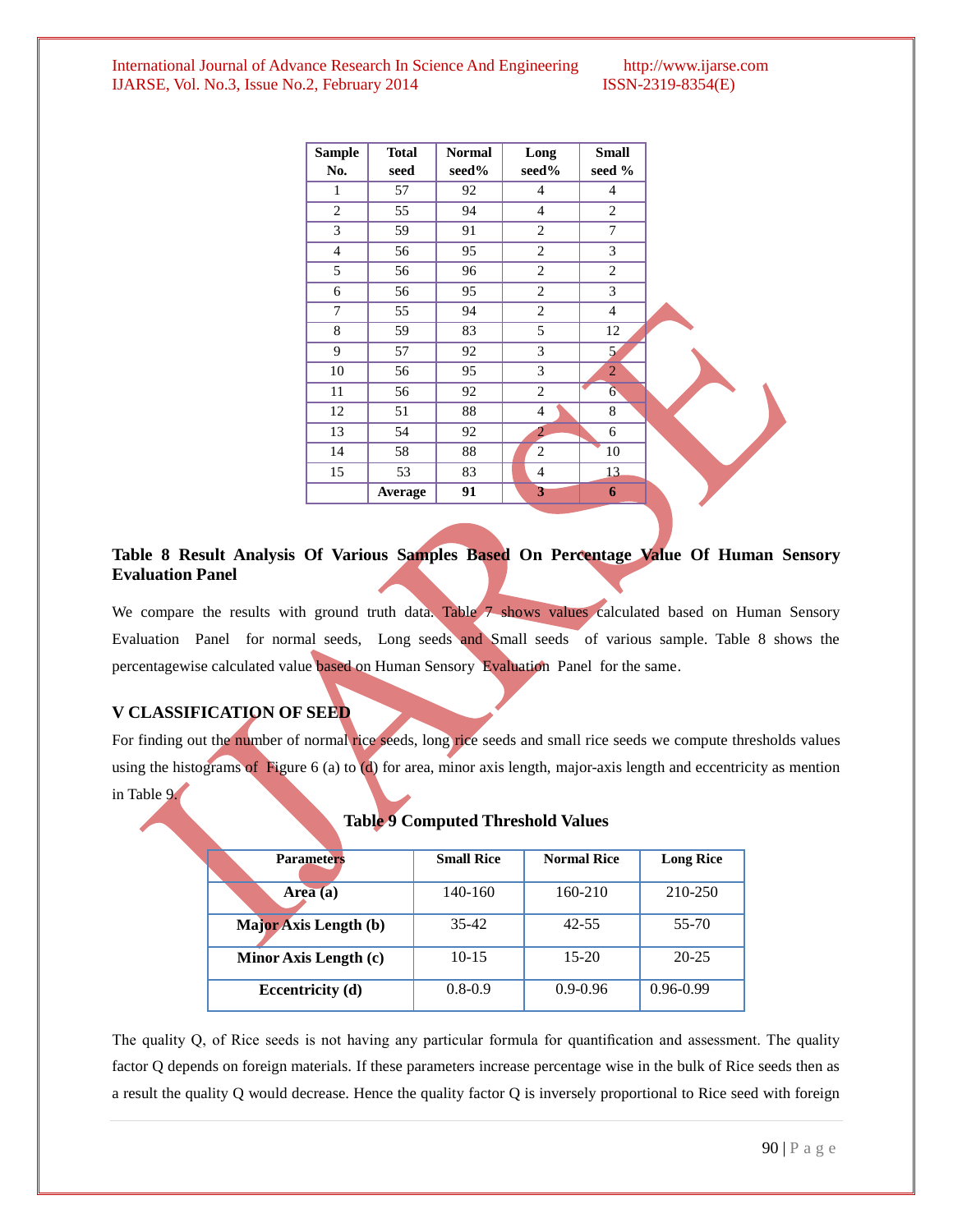materials. So the Q factor can be defined as

$$
Q = \frac{c}{x_1 + x_2}
$$

Assuming *C* to be 100, Q Table can be prepared defining various Q values on the basis of two parameters x1 and x2. For instance if one consider x1 to be 11% and x2 to be 1% the quality factor Q would be 9.09. This particular instance predicts the grade of Rice seeds to be "A" as seen from the Figure 8. The top most ellipse represents Grade A normal seeds, the red color filled area represents grade B which comprise of higher percentage of long seeds .The bottom most encircled area is grade C for small seeds.



**Figure 8: Q Curves According To Equation**

#### **VI CONCLUSION**

This paper proposed a method for quantifying the quality of Rice seeds. We are calculating area, major axis length, minor axis length and eccentricity for counting normal seed and foreign element in terms of long as well as small seed for a given sample.

The method proposed in the paper gives a direction of certification of quality of rice seeds based on non destructive machine vision based technique. Traditionally quality evaluation and assessment is done by human sensory panel which is time consuming, may be variation in results and costly.

For quality analysis more parameters can be calculated to make more accurate results.

### **ACKNOWLEDGEMENT**

The author expresses their gratitude to Mr.H.N.Shah the owner of Shri Krishna Rice and Pulse Mill, Borsad for the system model as per the requirements desired by the image processing group.